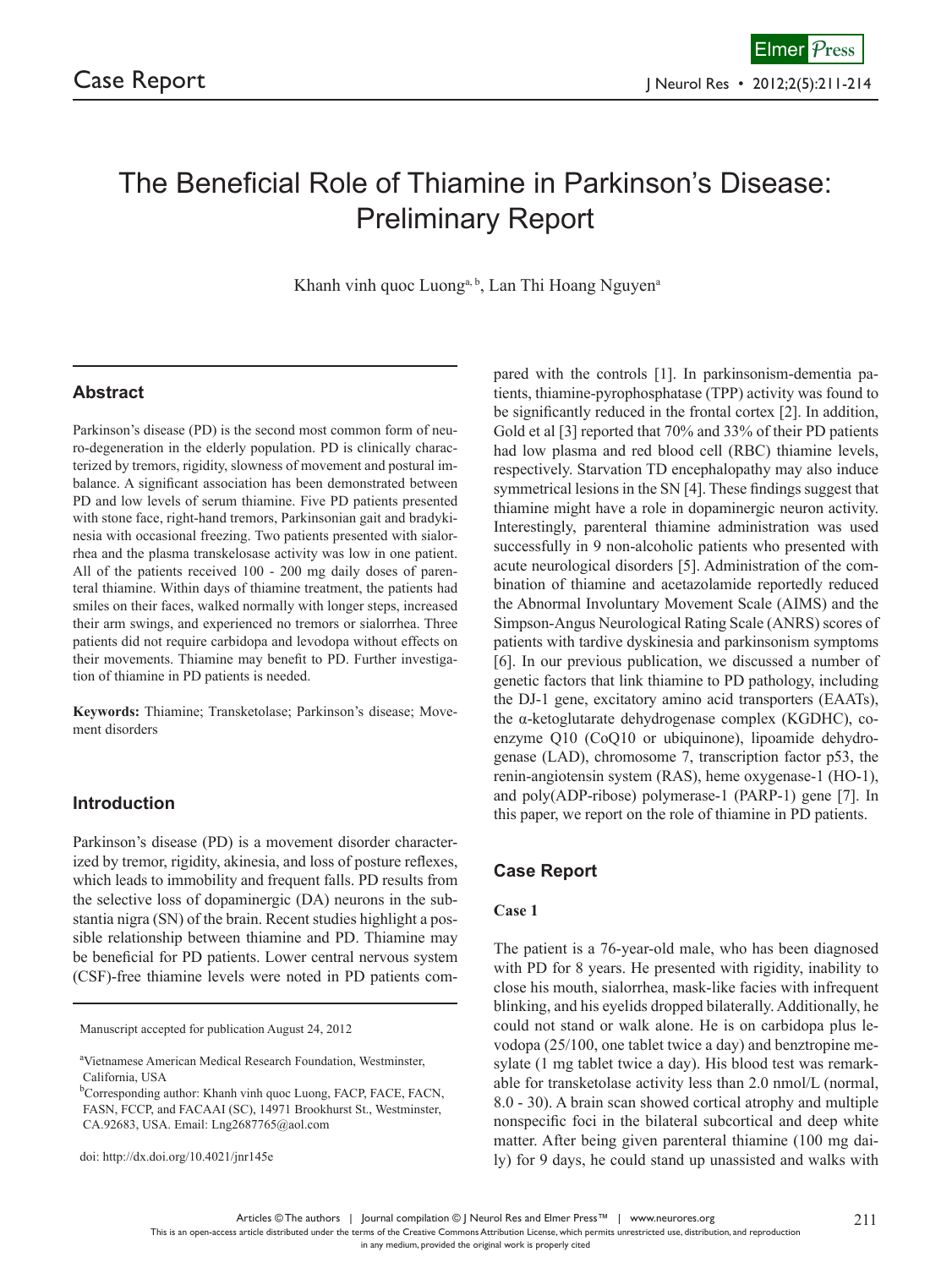normal associated movements in the arms. His eyes opened widely and smiling face. He experienced no sialorrhea. Unfortunately, he had an accident that resulted in a hip fracture, and the follow up ceased.

### **Case 2**

The patient is a 74-year-old retired male physician, who has been diagnosed with PD for 7 years and presented with stone face with infrequent blinking, tremor of the right hand, loss of the normal associated movements in the arms during walking, walked-assisted Parkinsonian gait and bradykinesia with occasional freezing. He was on carbidopa plus levodopa (25/100, one tablet twice a day) and rasagiline 0.5 mg daily. He was prescribed with parenteral (200 mg daily). On the second day, he smiled and was able to walk longer steps without a walker and increased his arm swings. After 10 days of treatment, carbidopa plus levodopa and rasagiline were discontinued without any effect on his movement.

#### **Case 3**

The patient is a 68-year-old male who has been diagnosed with PD for 3 years and presented stone face with infrequent blinking, tremor of both hands, Parkinsonian gait and bradykinesia with occasional freezing. His memory had decreased over the last 2 years. He showed mild memory loss by the annotated mini mental state examination (AMMSE). His medications were carbidopa plus levodopa (25/100, one tablet twice a day). Computerized tomography (CT) of the brain revealed cortical atrophy. His plasma thiamine was 9.0 nmol/L (normal, 4.5 - 15.1). He was treated with parenteral thiamine 200 mg daily. On the fourth day, he smiled and walked normally with longer steps, and increased his arm swings. His AMMSE score returned to normal. After 2 weeks of thiamine treatment, he was taken off carbidopa plus levodopa without any effect on his movement.

#### **Case 4**

The patient is a 65-year-old male, who has been diagnose with PD for 8 years and presented stone face with infrequent blinking, tremor of both hands, difficulty pronouncing words, constant sialorrhea, Parkinsonian gait and bradykinesia with occasional freezing. His plasma thiamine was 6.0 nmol/L (normal, 4.5 - 15.1). His head CT scan revealed diffuse calcifications throughout the bilateral basal ganglia, caudate nucleus, bilateral occipital gyri, and bilateral cerebellum. He was treated with parenteral thiamine 200 mg daily. On the fourth day, he smiled and walked normally with longer steps, and increased his arm swings; no tremors or sialorrhea were reported. After 10 days of thiamine treatment, he was taken off carbidopa plus levodopa without any effect on his movement.

#### **Case 5**

The patient is an 82-year-old male who has been diagnosed with PD for 16 years and presented with stone face, tremor of the right hand, walked-assisted Parkinsonian gait and bradykinesia with occasional freezing. His medications were carbidopa plus levodopa (25/100, one tablet three times a day), stalevo 100 (carbidopa 25 mg, levodopa 100 mg, and entacapone 200 mg, one tablet a day), ropinirole extended release (12 mg a day), and rasagiline (1 mg daily). His whole-blood thiamine was 109 nmol/L (normal, 87 - 280). He was treated with parenteral 100 mg daily. On the fourth day, he smiled and walked with longer steps without a walker, increased his arm swing and no longer experienced hand tremor. Unfortunately, this patient was lost to follow-up.

## **Discussion**

Note that our PD patients improved dramatically in a short time with thiamine supplements. Days after thiamine treatment, they smiled and walked normally with longer steps, and increased arm swings, and no tremors or sialorrhea was reported. Three patients did not receive carbidopa plus levodopa and cessation of those medications did not effect on their movements. The most effective treatment for PD is levodopa in combination with a peripheral decarboxylase inhibitor (carbidopa or benserazide). In a murine model, dopamine has been reported to suppress mouse-killing aggression (muricide) induced by a thiamine-deficient (TD) diet [8]. This suppressive effect can be potentiated with carbidopa [9]. Patients with PD who have undergone levodopa therapy have significantly higher cerebrospinal fluid (CSF) levels of thiamine diphosphate (TDP) and total thiamine than those patients who were not treated with this drug [1]. Moreover, thiamine deficiency can decrease the concentration of dopamine in the striatum, whereas animals fed on a diet that contained 5% ethanol exhibit increased dopamine turnover [10]. In an experimental TD study, a region-specific vesicular dysfunction (i.e., decreased levels of dopaminergic metabolites) was observed [11]. Dopamine release ii induced by intrastriatal administration of TPP or TDP (up to 1400% and 249% of the basal levels, respectively), reduced dopamine levels in the striatum may occur in cases of thiamine deficiency [12].

Sialorrhea is a disabling complication of advanced PD, and it interferes with PD patient's abilities to speak, eat and socially interact with other people. Oral anticholinergic and botulinum toxin have been used as treatment, but the medications provided limited results that usually occurred weeks after treatment [13] and caused side effects. Interestingly, for two patients with sialorrhea, their symptoms disappeared after thiamine treatment.

Thiamine has also been implicated in PD via its effects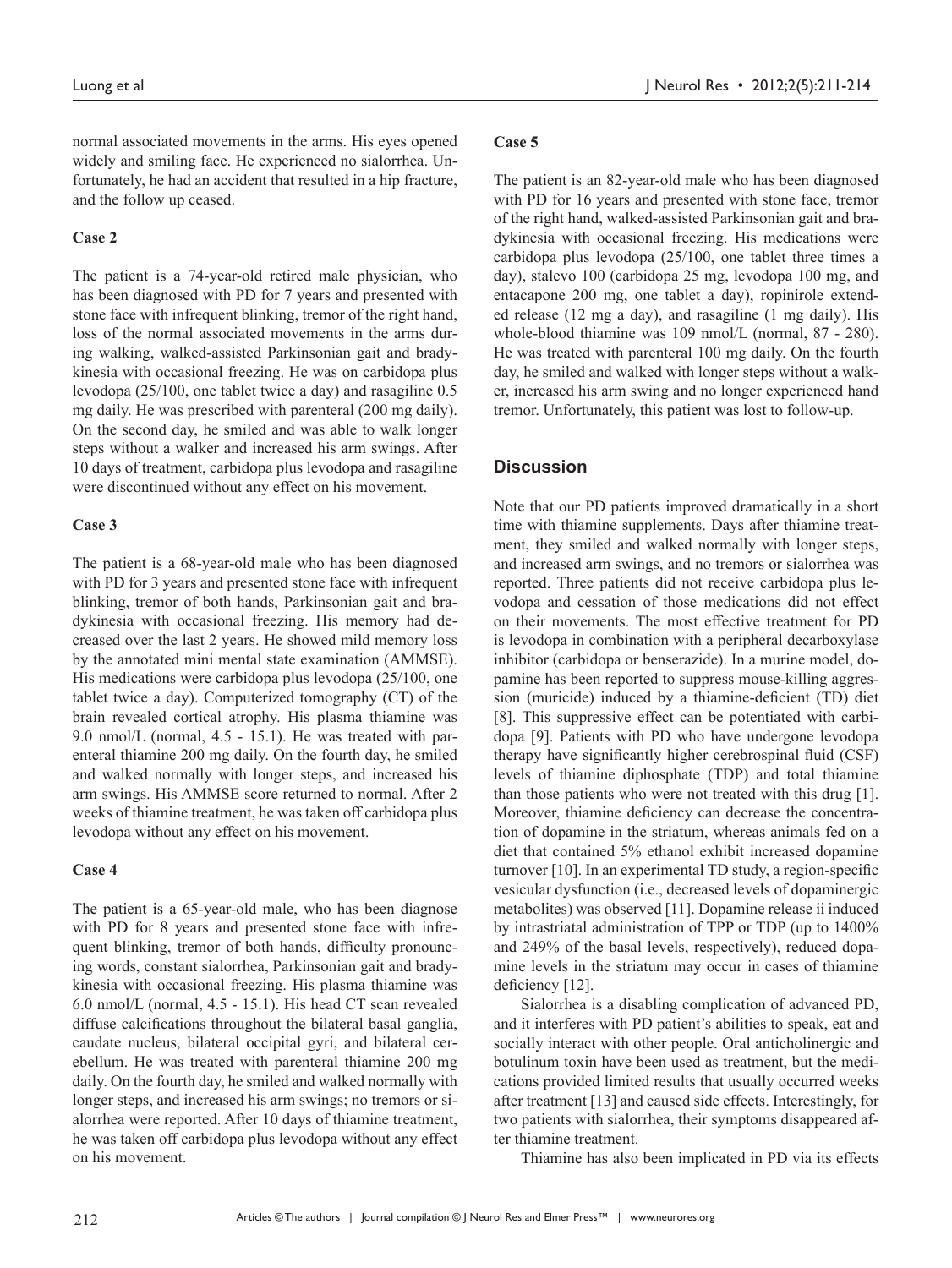on L-type voltage-sensitive calcium channels (L-VSCC), matrix metalloproteinases (MMPs), prostaglandins (PGs), cyclooxygenase-2 (COX-2), reactive oxygen species (ROS), and nitric oxide synthase (NOS). These factors have been attributed to the pathogenesis of PD [7].

Gastrointestinal dysfunction is common in PD patients, and it potentially affects the therapeutic intervention [14]. Gastric emptying has been reported to be frequently delayed in PD patients [15]. Decreased non-mediated uptake across the enterocyte brush border membrane was demonstrated in PD patients [16]. In addition, the intestinal absorption of thiamine is sufficient in young people but may be reduced with age [17]. A single oral dose of thiamine above 2.5 mg is mostly unabsorbed in humans [18, 19]. Baker et al [20] demonstrated that only the intramuscular administration of thiamine was able to correct thiamine deficiencies in subjects over age 60. Sasaki et al [21] reported a case study of a patient with a thiamine deficiency and psychotic symptoms. Only repeated intravenous administration of thiamine ameliorated the patient's condition. Furthermore, the patient responded rapidly to large doses of parental thiamine during the early stages of thiamine-deficient encephalopathy (namely Wernicke's encephalopathy). The initial dose of thiamine is usually 100 mg two to three times daily for 1 to 2 weeks. Parental administration of thiamine was also used successfully in patients with general anxiety disorders [22].

#### **Conclusions**

Thiamine may have a beneficial role in PD. Further investigation of thiamine in PD patients is needed.

## **Conflict of Interest Statement**

The authors, Dr. Khanh vinh quoc Luong and Dr. Lan Thi Hoang Nguyen, report no competing interests.

## **Ethical Approval**

Not required.

## **Funding**

The authors, Dr. Khanh vinh quoc Luong and Dr. Lan Thi Hoang Nguyen, received no funding for this study.

## **References**

1. Jimenez-Jimenez FJ, Molina JA, Hernanz A, Fernandez-Vivancos E, de Bustos F, Barcenilla B, GomezEscalonilla C, et al. Cerebrospinal fluid levels of thiamine in patients with Parkinson's disease. Neurosci Lett. 1999;271(1):33-36.

- 2. Laforenza U, Patrini C, Poloni M, Mazzarello P, Ceroni M, Gajdusek DC, Garruto RM. Thiamin mono- and pyrophosphatase activities from brain homogenate of Guamanian amyotrophic lateral sclerosis and parkinsonismdementia patients. J Neurol Sci. 1992;109(2):156-161.
- 3. Gold M, Hauser RA, Chen MF. Plasma thiamine deficiency associated with Alzheimer's disease but not Parkinson's disease. Metab Brain Dis. 1998;13(1):43-53.
- 4. Kalidass B, Sunnathkal R, Rangashamanna DV, Paraswani R. Atypical Wernicke's encephalopathy showing involvement of substantia nigra. J Neuroimaging. 2012;22(2):204-207.
- 5. Merkin-Zaborsky H, Ifergane G, Frisher S, Valdman S, Herishanu Y, Wirguin I. Thiamine-responsive acute neurological disorders in nonalcoholic patients. Eur Neurol. 2001;45(1):34-37.
- 6. Cowen MA, Green M, Bertollo DN, Abbott K. A treatment for tardive dyskinesia and some other extrapyramidal symptoms. J Clin Psychopharmacol. 1997;17(3):190- 193.
- 7. Lu'o'ng K, Nguyen LT. Thiamine and Parkinson's disease. J Neurol Sci. 2012;316(1-2):1-8.
- 8. Tadano T, Abe Y, Morikawa Y, Asao T, Hozumi M, Takahashi N, Tan-no K, et al. Involvement of dopaminergic neurons in mouse-killing aggression in rats. Methods Find Exp Clin Pharmacol. 1997;19(8):527-531.
- 9. Onodera K. Effects of decarboxylase inhibitors on muricidal suppression by L-dopa in thiamine deficient rats. Arch Int Pharmacodyn Ther. 1987;285(2):263-276.
- 10. Sjoquist B, Johnson HA, Neri A, Linden S. The influence of thiamine deficiency and ethanol on rat brain catecholamines. Drug Alcohol Depend. 1988;22(3):187- 193.
- 11. Mousseau DD, Rao VL, Butterworth RF. Vesicular dysfunction during experimental thiamine deficiency is indicated by alterations in dopamine metabolism. Eur J Pharmacol. 1996;317(2-3):263-267.
- 12. Yamashita H, Zhang YX, Nakamura S. The effects of thiamin and its phosphate esters on dopamine release in the rat striatum. Neurosci Lett. 1993;158(2):229-231.
- 13. Chinnapongse R, Gullo K, Nemeth P, Zhang Y, Griggs L. Safety and efficacy of botulinum toxin type B for treatment of sialorrhea in Parkinson's disease: a prospective double-blind trial. Mov Disord. 2012;27(2):219-226.
- 14. Pfeiffer RF. Gastrointestinal dysfunction in Parkinson's disease. Lancet Neurol. 2003;2(2):107-116.
- 15. Heetun ZS, Quigley EM. Gastroparesis and Parkinson's disease: a systematic review. Parkinsonism Relat Disord. 2012;18(5):433-440.
- 16. Davies KN, King D, Billington D, Barrett JA. Intestinal permeability and orocaecal transit time in elderly